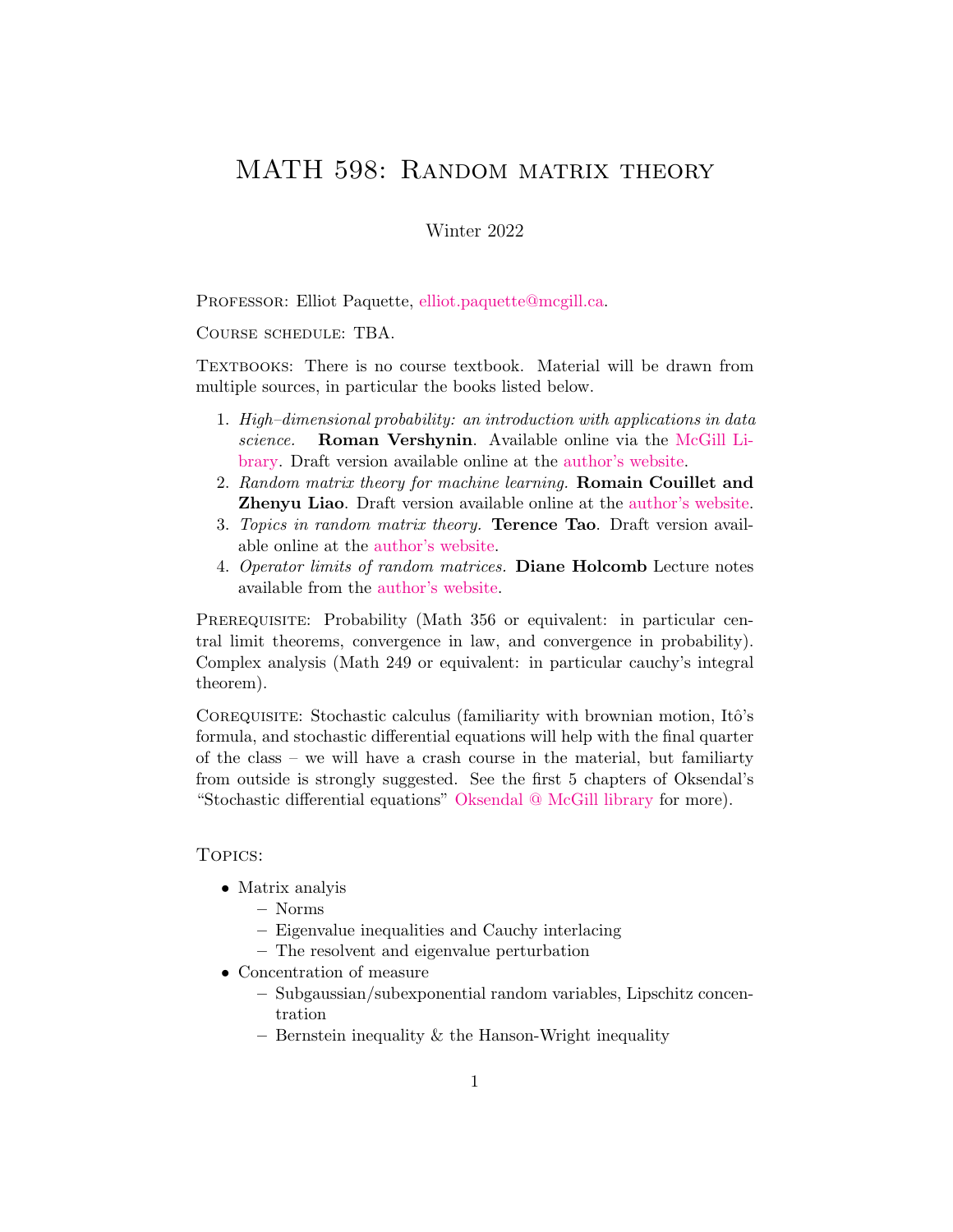- Concentration of the norm of a random matrix
- Classical ensembles
	- 4 canonical random matrix ensembles
	- The joint distribution of eigenvalues, and the Weyl integration formula
	- The orthogonal group and concentration of measure.
- The resolvent method and deterministic equivalents
	- The semicircle law & Marchenko–Pastur law
	- The fixed point equation for sample covariance matrices
	- Outliers and spiked ensembles.
- Crash course in Brownian motion & Stochastic calculus
- Tridiagonalization, and the local laws
	- The sine point process
	- The Airy point process
	- $-$  The Baik-Ben Arous-Péché transition

#### Grading Scheme

Your grade will be computed from two components. Four homeworks, corresponding to the first four bullet points, and a final project. The final project may be replaced with a take-home exam, which you will have a week to complete.

- Marked homework assignments:  $50\%$
- Final project:  $50\%$

Solutions will be judged on mathematical correctness and completeness. Students are encouraged to work in groups, and may do so for their final assignments and projects (max 3). One form of the final project is a 'read and summarize,' in which you read a paper in random matrix theory from a suggested list and summarize its contents.

#### **LANGUAGE**

In accord with McGill University's Charter of Students Rights, students in this course have the right to submit in English or in French any written work that is to be graded.

Conformément à la Charte des droits de l'étudiant de l'Université McGill, chaque étudiant a le droit de soumettre en français ou en anglais tout travail  $\acute{e}$ crit devant être noté (sauf dans le cas des cours dont l'un des objets est la maîtrise d'une langue).